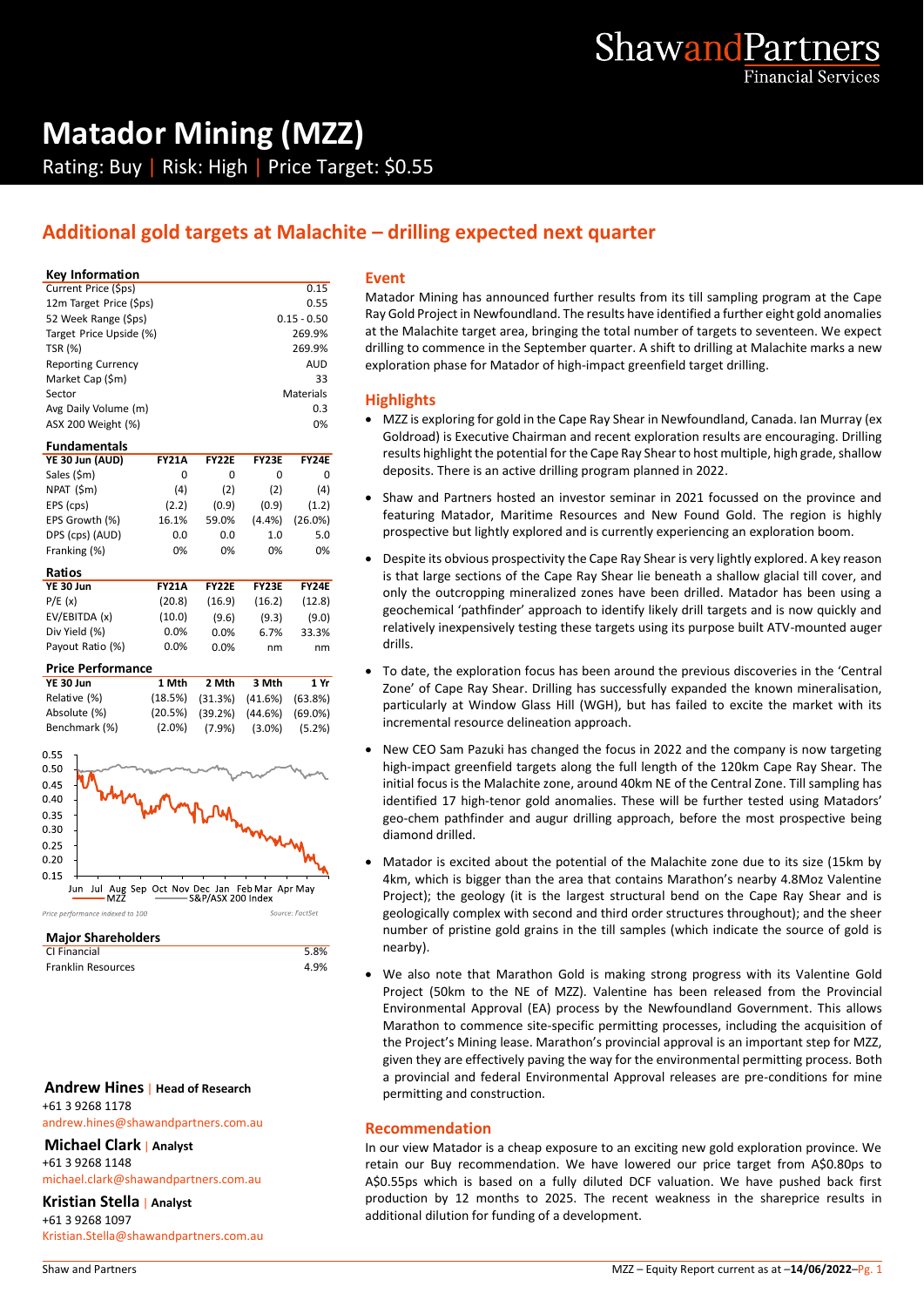# ShawandPartners

**Financial Services** 

| <b>Matador Mining</b>               |  |
|-------------------------------------|--|
| <b>Materials</b>                    |  |
| <b>Materials</b>                    |  |
| FactSet: MZZ-AU / Bloomberg: MZZ AU |  |

| <b>Key Items</b>                | Data          | EP. |
|---------------------------------|---------------|-----|
| Recommendation                  | <b>BUY</b>    | PE  |
| Risk                            | HIGH          | EV  |
| Price (\$ps)                    | 0.15          | EV  |
| Target Price (\$ps)             | 0.55          | DP  |
| 52 Week Range (Sps)             | $0.15 - 0.50$ | Di  |
| Shares on Issue (m)             | 218           | Fra |
| Market Cap (\$m)                | 33            | Pa  |
| Enterprise Value (\$m)          | 30            |     |
| <b>TSR (%)</b>                  | 269.9%        | Pr  |
| <b>Valuation NPV</b>            |               | Sal |
|                                 | Data          |     |
| Beta                            | 1.30          | Ot  |
| Cost of Equity (%)              | 9.3%          | EB  |
| Cost of Debt (net) (%)          | 4.0%          | ΕE  |
| Risk Free Rate (%)              | 4.0%          | De  |
| Terminal Growth (%)             | 0.0%          | EB  |
| <b>WACC (%)</b>                 | 8.0%          | EE  |
| Valuation per share (cps) (AUD) | 0.55          | Ne  |

Matador is a gold exploration company with exploration tenements in the lightly explored but highly prospective Cape Ray Shear Zone in Newfoundland, Canada. The Cape Ray Shear Zone is a geological structure that extends approximately 400 km through Newfoundland. Matador is the largest holder of ground with approximately 120km of continuous strike along the shear, of which only 15km has been drilled.



| <b>Financial Year End: 30 June</b>                       |              |                |                    |                |                |
|----------------------------------------------------------|--------------|----------------|--------------------|----------------|----------------|
| <b>Investment Summary (AUD)</b>                          | FY20A        | <b>FY21A</b>   | <b>FY22E</b>       | FY23E          | FY24E          |
| EPS (Reported) (cps)                                     | (2.6)        | (2.2)          | (0.9)              | (0.9)          | (1.2)          |
| EPS (Underlying) (cps)                                   | (2.6)        | (2.2)          | (0.9)              | (0.9)          | (1.2)          |
| EPS (Underlying) Growth (%)                              | 55.6%        | 16.1%          | 59.0%              | (4.4%)         | (26.0%)        |
| PE (Underlying) (x)                                      | (11.6)       | (20.8)         | (16.9)             | (16.2)         | (12.8)         |
| EV / EBIT $(x)$                                          | (12.2)       | (9.8)          | (9.6)              | (9.3)          | (9.0)          |
| EV / EBITDA (x)                                          | (12.3)       | (10.0)         | (9.6)              | (9.3)          | (9.0)          |
| DPS (cps) (AUD)                                          | 0.0          | 0.0            | 0.0                | 1.0            | 5.0            |
| Dividend Yield (%)                                       | 0.0%         | 0.0%           | 0.0%               | 6.7%           | 33.3%          |
| Franking (%)                                             | 0%           | 0%             | 0%                 | 0%             | 0%             |
| Payout Ratio (%)                                         | 0.0%         | 0.0%           | 0.0%               | nm             | nm             |
| Profit and Loss (AUD) (m)                                | FY20A        | FY21A          | <b>FY22E</b>       | FY23E          | FY24E          |
| Sales                                                    | 0            | 0              | 0                  | 0              | 0              |
| Other Operating Income                                   | 0            | $\overline{2}$ | $\overline{2}$     | $\overline{2}$ | $\overline{2}$ |
| <b>EBITDA</b>                                            | (2)          | (3)            | (3)                | (3)            | (3)            |
| EBITDA Margin (%)                                        | nm           | nm             | nm                 | nm             | nm             |
| Depreciation & Amortisation                              | 0            | 0              | 0                  | 0              | 0              |
| <b>EBIT</b>                                              | (2.5)        | (3.1)          | (3.1)              | (3.3)          | (3.4)          |
|                                                          | nm           | nm             | nm                 | nm             | nm             |
| EBIT Margin (%)                                          |              |                |                    |                |                |
| Net Interest                                             | 0            | 0              | $\mathbf{1}$       | 0              | (2)            |
| Pretax Profit                                            | (2)          | (3)            | (2)                | (3)            | (6)            |
| Tax                                                      | 0            | (1)            | 1                  | 1              | $\mathbf{1}$   |
| Tax Rate (%)                                             | 0.0%         | 17.5%          | (25.0%)            | (25.0%)        | (25.0%)        |
| <b>NPAT Underlying</b>                                   | (2)          | (4)            | (2)                | (2)            | (4)            |
| Significant Items                                        | 0            | 0              | 0                  | 0              | 0              |
| <b>NPAT Reported</b>                                     | (2)          | (4)            | (2)                | (2)            | (4)            |
| Cashflow (AUD) (m)                                       | <b>FY20A</b> | <b>FY21A</b>   | <b>FY22E</b>       | <b>FY23E</b>   | <b>FY24E</b>   |
| EBIT                                                     | (2)          | (3)            | (3)                | (3)            | (3)            |
| Payments to Suppliers                                    | (2)          | (2)            | (3)                | (3)            | (3)            |
| Receipts from Customers                                  | 0            | 0              | 0                  | 0              | 0              |
| Tax Paid                                                 | 0            | 0              | (1)                | $\mathbf 1$    | $\mathbf{1}$   |
| Change in Working Capital                                | 0            | 0              | $\mathbf 0$        | 0              | (5)            |
| Depreciation & Amortisation                              | 0            | 0              | 0                  | 0              | 0              |
| Other                                                    | 0            | 0              | $\mathbf{1}$       | 0              | (2)            |
| <b>Operating Cashflow</b>                                | (2)          | (2)            | (3)                | (2)            | (10)           |
| Capex                                                    | 0            | (0)            | 0                  | 0              | (148)          |
| Acquisitions and Investments                             | (5)          | (9)            | (9)                | (9)            | (9)            |
| Disposal of Fixed Assets/Investments                     | 0            | 0              | 0                  | 0              | 0              |
| Other                                                    | $\mathsf 0$  | 0              | 0                  | 0              | 0              |
| <b>Investing Cashflow</b>                                | (5)          | (10)           | (9)                | (9)            | (157)          |
| Equity Raised / Bought Back                              | 7            | 31             | 0                  | 12             | 70             |
| Dividends Paid                                           | 0            | 0              | 0                  | 0              | (7)            |
| Change in Debt                                           | (0)          | 0              | $\mathbf 0$        | 0              | 100            |
| Other                                                    | 0            | 0              | 0                  | 0              | 0              |
|                                                          | 6            | 31             | 0                  | 12             | 163            |
| <b>Financing Cashflow</b><br><b>Exchange Rate Effect</b> |              |                | 0                  |                |                |
| Net Change in Cash                                       | 0<br>(1)     | 0<br>20        | (12)               | 0<br>0         | 0<br>(5)       |
|                                                          |              | <b>FY21A</b>   |                    |                | <b>FY24E</b>   |
| <b>Balance Sheet (AUD) (m)</b><br>Cash                   | FY20A<br>2   | 22             | <b>FY22E</b><br>10 | FY23E<br>10    | 5              |
| Accounts Receivable                                      | 0            | 1              | $\mathbf 1$        | $\mathbf 1$    | 0              |
|                                                          |              |                |                    |                |                |
| Inventory                                                | 0            | 0              | 0                  | 0              | 0              |
| <b>Other Current Assets</b>                              | 0            | 0              | 0                  | 0              | 0              |
| PPE                                                      | 15           | 26             | 35                 | 45             | 202            |
| <b>Total Assets</b>                                      | 18           | 49             | 46                 | 56             | 208            |
| <b>Accounts Payable</b>                                  | 0            | 6              | 6                  | 6              | 0              |
| Short Term Debt                                          | 0            | 0              | 0                  | 0              | 0              |
| Long Term Debt                                           | 0            | 0              | 0                  | 0              | 100            |
| <b>Total Liabilities</b>                                 | 0            | 7              | 6                  | 5              | 99             |
| Ratios                                                   | FY20A        | <b>FY21A</b>   | <b>FY22E</b>       | FY23E          | <b>FY24E</b>   |
| ROE (%)                                                  | (17.1%)      | (12.1%)        | (4.5%)             | (4.9%)         | (5.2%)         |
| Gearing (%)                                              | (15.4%)      | (108.6%)       | (31.2%)            | (24.5%)        | 46.5%          |
| Net Debt / EBITDA (x)                                    | 1.0          | 7.2            | 3.1                | 3.0            | (28.2)         |
|                                                          |              |                |                    |                |                |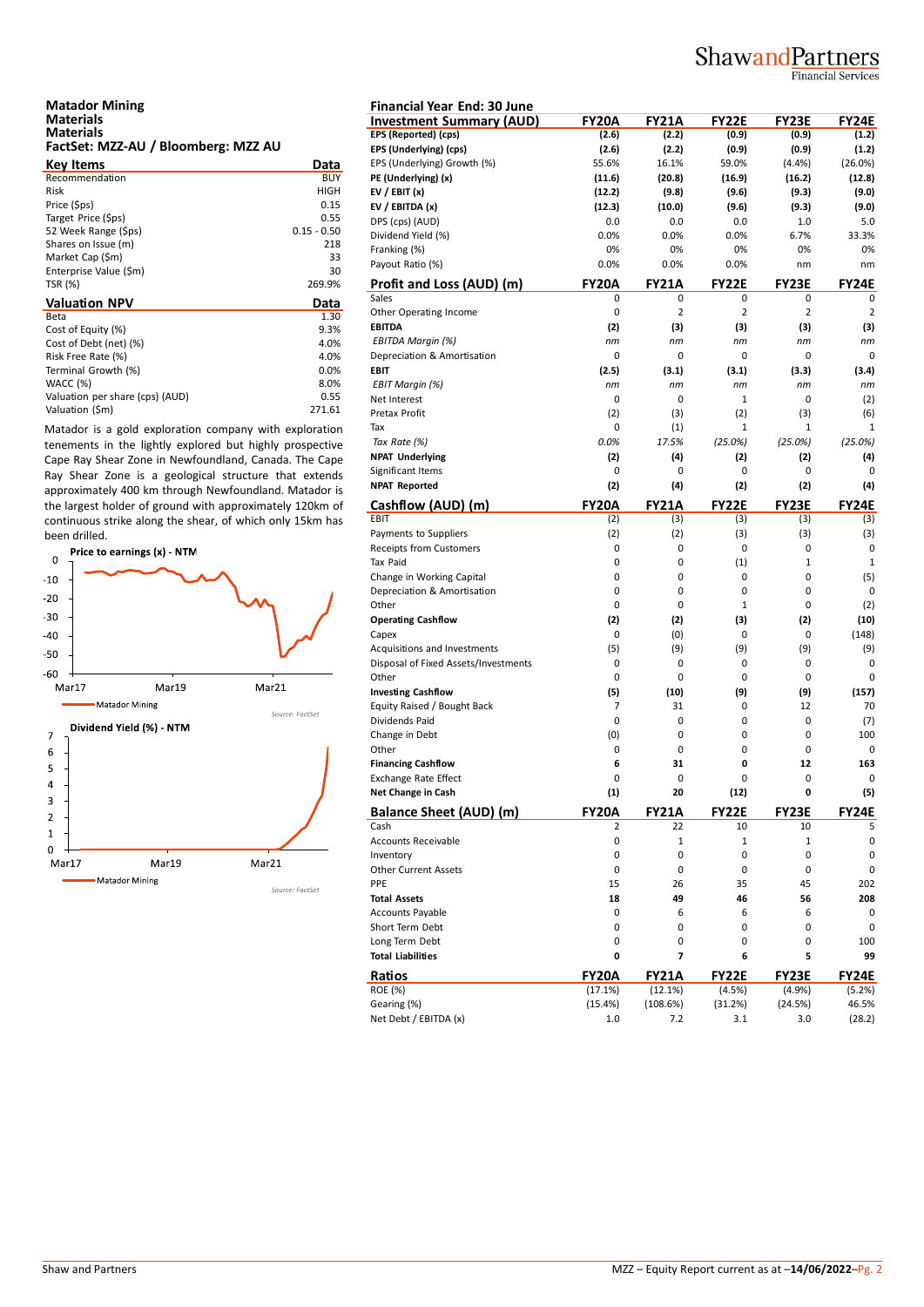# Shawand Partners

#### **Figure 1 Cape Ray Shear**



*Source: Matador ASX release June 2022*

#### **Figure 2 Malachite till gold grain analysis**



*Source: Matador ASX release June 2022*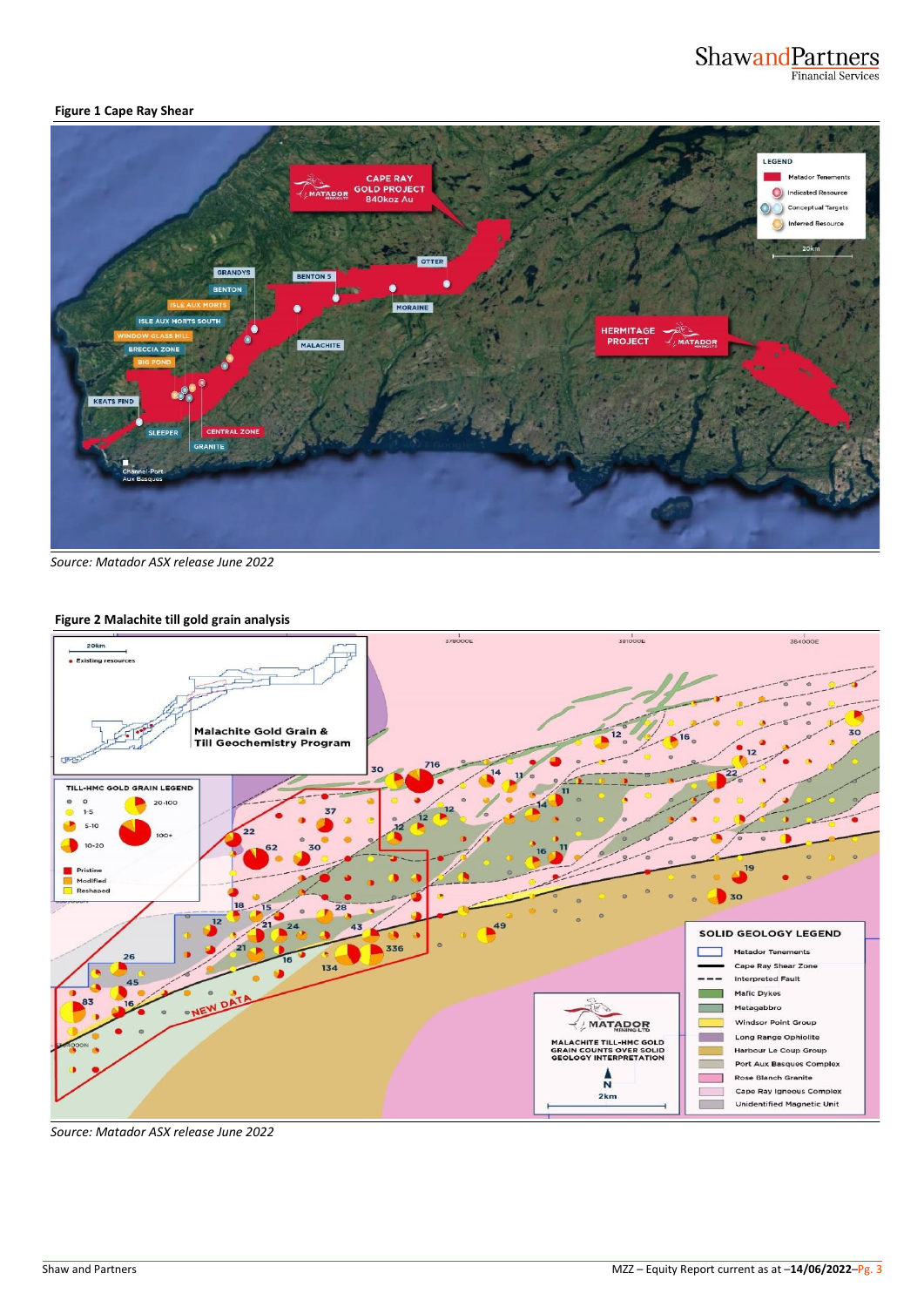#### **Key risks**

- The gold price is volatile and driven as much by geopolitical events as fundamental supply and demand. As such, the price of gold is relatively difficult to forecast, and the actual price may differ substantially from our forecasts.
- Matador Mining is predominantly an exploration company and therefore carries significant exploration risk. There is no guarantee that future exploration results will be positive.
- The Cape Ray Gold Project is not yet producing and there is a risk that Matador is unable to bring the operation in to production. The project may cost more than expected to build and may not operate as expected.
- Matador is facing a significant financing challenge to develop the Cape Ray project. There is a risk that capital markets are not willing to fund the project.
- Smaller companies carry more significant 'key personnel' risk than larger organisations. If senior management depart the company, then it could delay projects or exacerbate operational risks.

#### **Core drivers and catalyst**

- Matador has exploration tenements in the lightly explored but highly prospective Cape Ray Shear Zone in Newfoundland, Canada. The Cape Ray Shear Zone is a geological structure that extends approximately 400 km through Newfoundland.
- Matador is the largest holder of ground along the Cape Ray shear, with approximately 120km of continuous strike along the shear. The Company's total holding in Newfoundland stands at 425km2.
- Matador released a Scoping Study in 2020 proposing a 1.2 Mtpa standalone mining and processing operation. The preliminary economics indicate the Project has positive financial metrics over an initial mine life of 7 years with capital payback during the first 1.75 years of the Project's life
- Cape Ray's current resource stands at 840koz at 2g/t, with 96% of the resource less than 200m from surface.
- Matador's corporate strategy is to increase its resource base to a size that will support a 10 year operation. This will come from a combination of expanding the resource at existing discoveries and drilling at greenfield targets.
- Matador has completed a 323km ground magnetic survey, and in combination with soil and rock chip sampling, and person portable drilling has identified a further 33 drill targets.
- The Matador board was restructured in 2020 including the appointment of Executive Chairman Ian Murray who helped build Gold Road from an explorer into a +\$1bn company. Justin Osborne (Gold Road) and Mick Wilkes (Oceania Gold) also joined as Non-Executive Directors.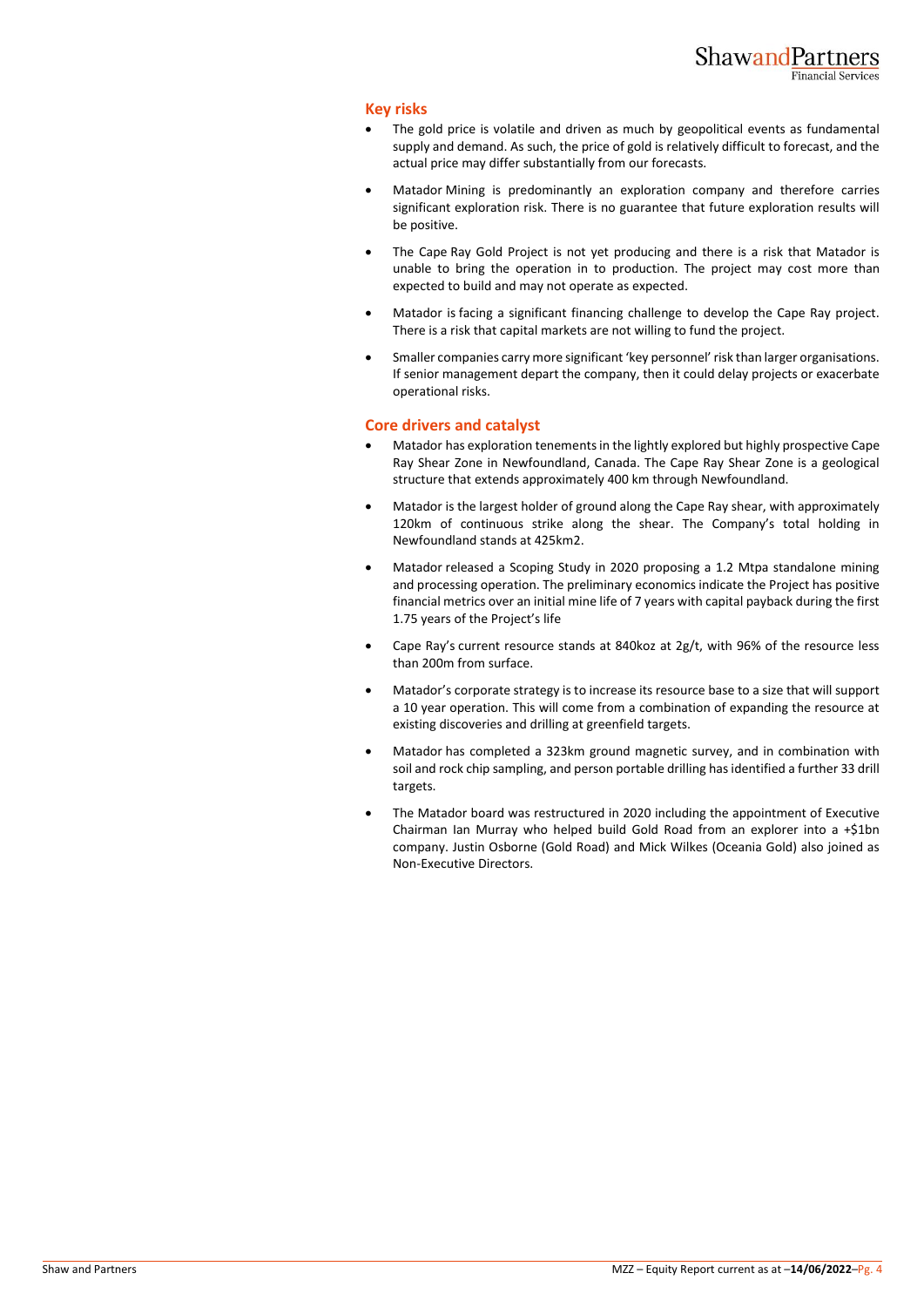## **Rating Classification**

| Buy              | Expected to outperform the overall market                                        |
|------------------|----------------------------------------------------------------------------------|
| Hold             | Expected to perform in line with the overall market                              |
| Sell             | Expected to underperform the overall market                                      |
| <b>Not Rated</b> | Shaw has issued a factual note on the company but does not have a recommendation |

## **Risk Rating**

| High   | Higher risk than the overall market – investors should be aware this stock may be speculative |
|--------|-----------------------------------------------------------------------------------------------|
| Medium | Risk broadly in line with the overall market                                                  |
| Low    | Lower risk than the overall market                                                            |

**RISK STATEMENT:** Where a company is designated as 'High' risk, this means that the analyst has determined that the risk profile for this company is significantly higher than for the market as a whole, and so may not suit all investors. Clients should make an assessment as to whether this stock and its potential price volatility is compatible with their financial objectives. Clients should discuss this stock with their Shaw adviser before making any investment decision.

| <b>Distribution of Investment Ratings</b> |       |                                |  |  |
|-------------------------------------------|-------|--------------------------------|--|--|
| Rating                                    | Count | <b>Recommendation Universe</b> |  |  |
| Buy                                       | 100   | 86%                            |  |  |
| Hold                                      | 14    | 12%                            |  |  |
| Sell                                      |       | 2%                             |  |  |









Buy